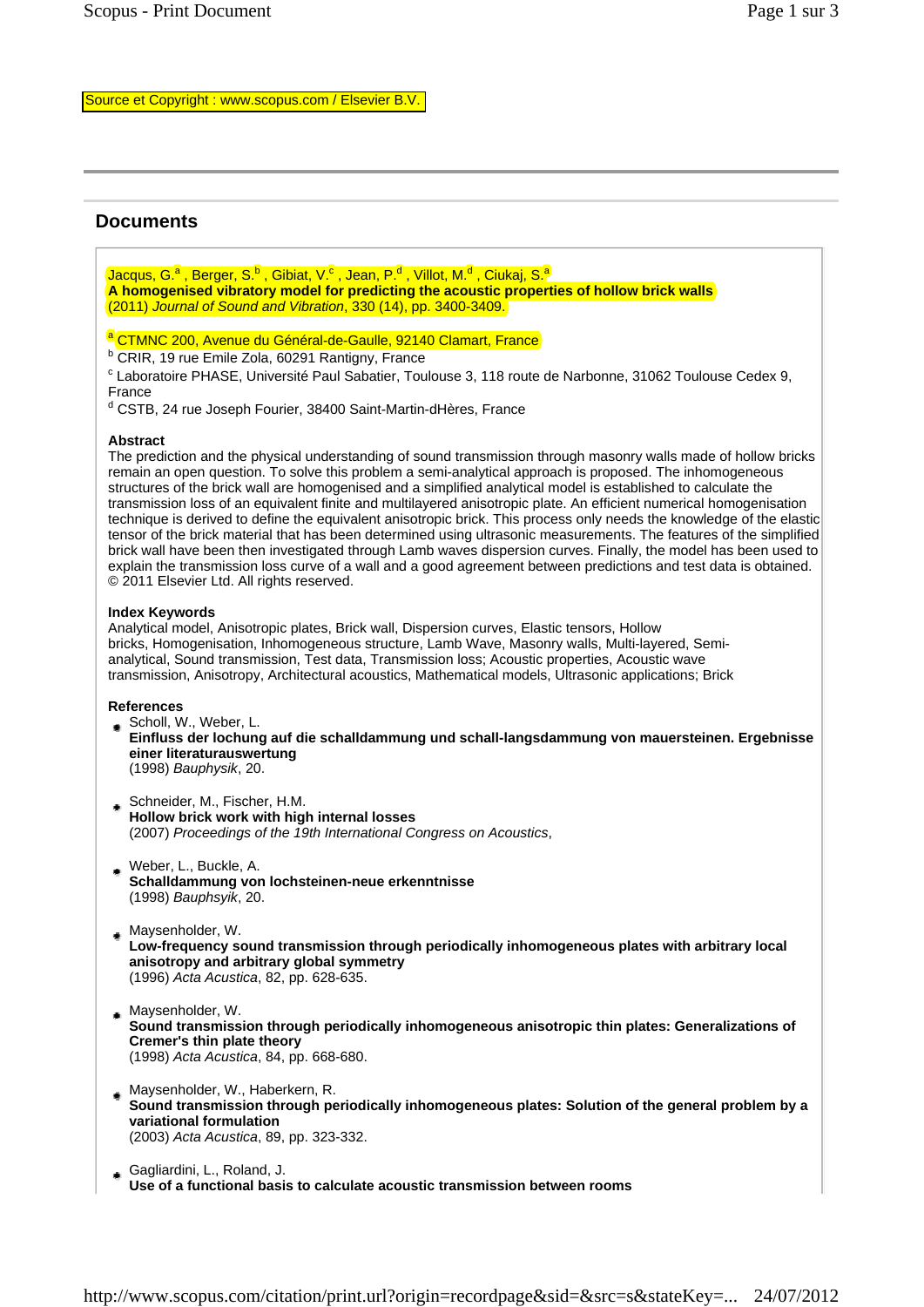(1991) *Journal of Sound and Vibration*, 145 (3), pp. 457-478. DOI 10.1016/0022-460X(91)90114-Y

- Jean, P., Siwiak, H., Joubert, G. **A decoupled vibro-acoustic extension of FEM: Application to laboratory modelling**  (2006) *Building Acoustics*, 12 (6), pp. 86-98.
- Jean, P., Rondeau, J.-F. **A simple decoupled modal calculation of sound transmission between volumes**  (2002) *Acta Acustica*, 88, pp. 924-933.
- Jean, P., Villot, M. **Finite element modelling of sound transmission through heavy heterogeneous masonry**  (2006) *Proceedings of the EURONOISE*,
- Skelton, E.A., James, J.H. **Acoustics of anisotropic planar layered media**  (1992) *Journal of Sound and Vibration*, 152, pp. 157-174.
- Villot, M., Guigou, C., Gagliardini, L. **Predicting the acoustical radiation of finite size multi-layered structures by applying spatial windowing on infinite structures**  (2001) *Journal of Sound and Vibration*, 245 (3), pp. 433-455. DOI 10.1006/jsvi.2001.3592
- Villot, M., Guigou, C. **Using spatial windowing to take the finite size of plane structures into account in sound transmission**  (2005) *Proceedings of the NOVEM*,
- Royer, D., Dieulesaint, E. (2000) *Ondes Élastiques dans les Solides: Propagation Libre et Guidée Tome 1*, Masson
- Thomson, W.T. ۰ **Transmission of elastic waves through a stratified solid medium**  (1950) *Journal of Applied Physics*, 21, pp. 89-93.
- Haskell, N.A. **The dispersion of surface waves on multi-layered media**  (1953) *Bulletin of the American Seismological Society*, 43, pp. 17-34.
- Fahy, F., Gardonio, P. (2007) *Sound and Structural Vibration*, second ed. Academic Press
- Lesueur, C. **Rayonnement acoustique des structures**  (1988) *Eyrolles*,
- Cremer, L., Heckl, M., Petersson, B.A.T. (2005) *Structure-Borne Sound*, third ed. Springer
- Hongisto, V., Lindgren, M., Helenius, R. **Sound insulation of double walls - An experimental parametric study**  (2002) *Acta Acustica*, 88, pp. 904-923.
- Sigalas, M.M., Economou, E.N. **Elastic and acoustic wave band structure**  (1992) *Journal of Sound and Vibration*, 158 (2), pp. 377-382. DOI 10.1016/0022-460X(92)90059-7
- Ashcroft, N.W., Mermin, N.D. (2002) *Physique des Solides*, EDP Sciences
- Huon, V., Wattrisse, B., El Youssoufi, M.S., Chrysochoos, A. **Elastic behavior of anisotropic terra cotta ceramics determined by kinematic full-field measurements**  (2007) *Journal of the European Ceramic Society*, 27 (5), pp. 2303-2310. DOI 10.1016/j.jeurceramsoc.2006.08.013, PII S0955221906005188